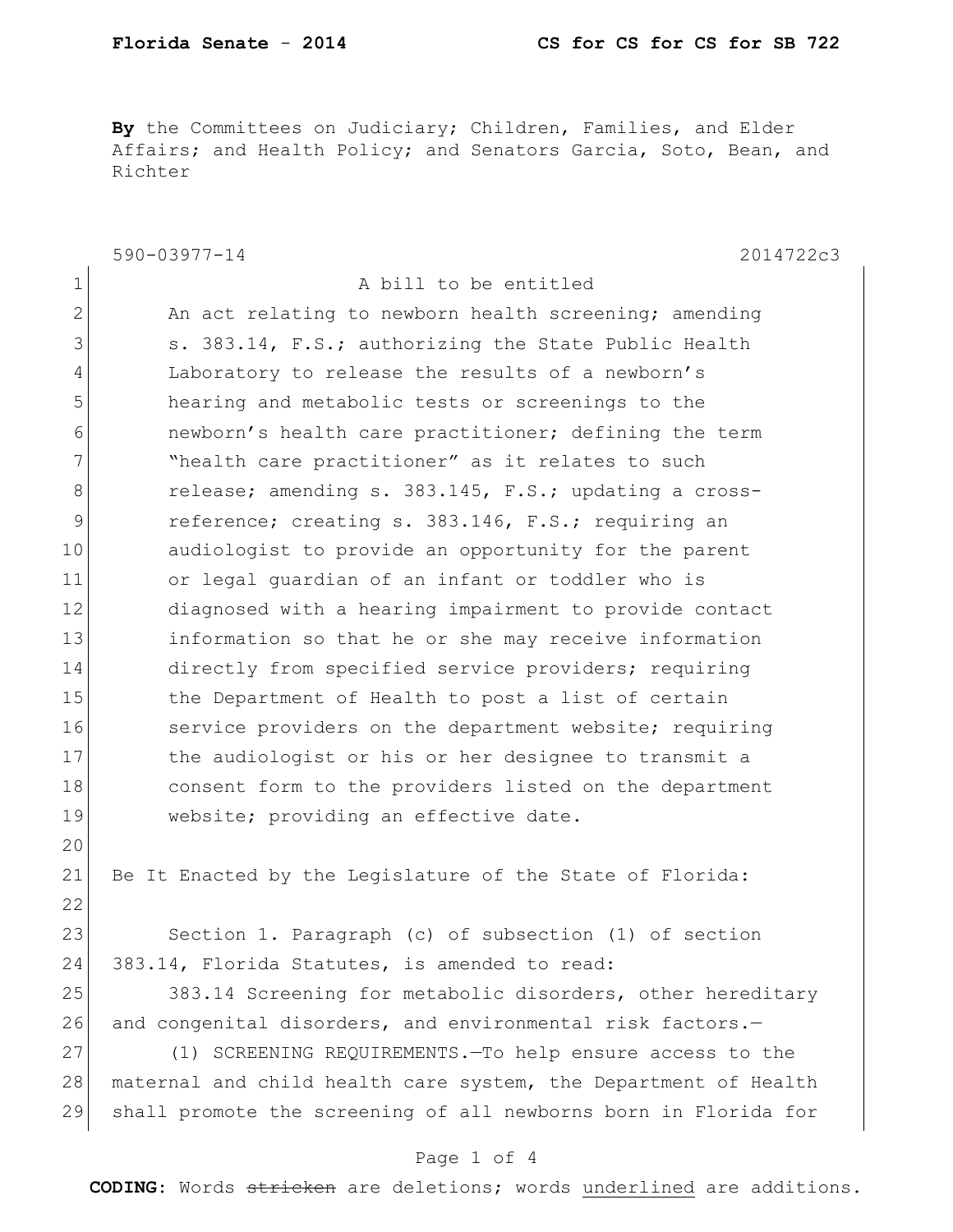590-03977-14 2014722c3 metabolic, hereditary, and congenital disorders known to result in significant impairment of health or intellect, as screening programs accepted by current medical practice become available and practical in the judgment of the department. The department shall also promote the identification and screening of all newborns in this state and their families for environmental risk factors such as low income, poor education, maternal and family stress, emotional instability, substance abuse, and other high- risk conditions associated with increased risk of infant mortality and morbidity to provide early intervention, 40 remediation, and prevention services, including, but not limited 41 to, parent support and training programs, home visitation, and 42 case management. Identification, perinatal screening, and intervention efforts shall begin prior to and immediately following the birth of the child by the attending health care 45 provider. Such efforts shall be conducted in hospitals, perinatal centers, county health departments, school health 47 programs that provide prenatal care, and birthing centers, and 48 reported to the Office of Vital Statistics. (c) *Release of screening results.*—Notwithstanding any other 50 law to the contrary, the State Public Health Laboratory may release, directly or through the Children's Medical Services 52 program, the results of a newborn's hearing and metabolic tests

53 or screenings sereening to the newborn's health care 54 practitioner. As used in this paragraph, the term "health care

55 practitioner" means a physician or physician assistant licensed

56 under chapter 458; an osteopathic physician or physician

57 assistant licensed under chapter 459; an advanced registered

58 nurse practitioner, registered nurse, or licensed practical

## Page 2 of 4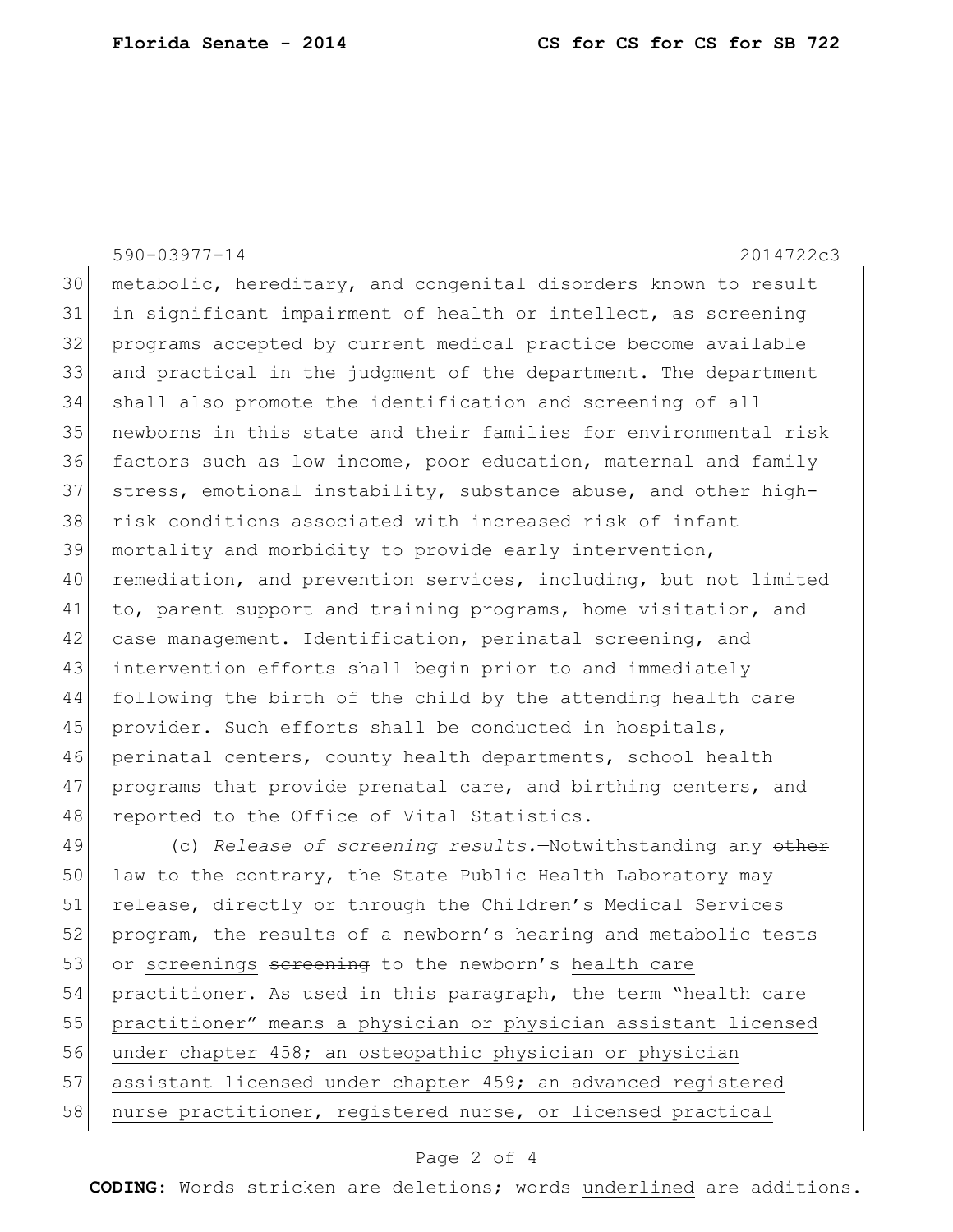|    | 590-03977-14<br>2014722c3                                        |
|----|------------------------------------------------------------------|
| 59 | nurse licensed under part I of chapter 464; a midwife licensed   |
| 60 | under chapter 467; a speech-language pathologist or audiologist  |
| 61 | licensed under part I of chapter 468; or a dietician or          |
| 62 | nutritionist licensed under part X of chapter 468 primary care   |
| 63 | physician.                                                       |
| 64 | Section 2. Paragraphs (i) and (k) of subsection (3) of           |
| 65 | section 383.145, Florida Statutes, are amended to read:          |
| 66 | 383.145 Newborn and infant hearing screening.-                   |
| 67 | (3) REQUIREMENTS FOR SCREENING OF NEWBORNS; INSURANCE            |
| 68 | COVERAGE; REFERRAL FOR ONGOING SERVICES.-                        |
| 69 | (i) By October 1, 2000, Newborn hearing screening must be        |
| 70 | conducted on all newborns in hospitals in this state on birth    |
| 71 | admission. When a newborn is delivered in a facility other than  |
| 72 | a hospital, the parents must be instructed on the importance of  |
| 73 | having the hearing screening performed and must be given         |
| 74 | information to assist them in having the screening performed     |
| 75 | within 3 months after the child's birth.                         |
| 76 | (k) A Any child who is diagnosed as having a permanent           |
| 77 | hearing impairment shall be referred to the primary care         |
| 78 | physician for medical management, treatment, and followup        |
| 79 | services. Furthermore, in accordance with Part C of the          |
| 80 | Individuals with Disabilities Education Act, Pub. L. No. 108-446 |
| 81 | 105-17, Infants and Toddlers with Disabilities The Infants and   |
| 82 | Toddlers Program, Individuals with Disabilities Education Act, a |
| 83 | any child from birth to 36 months of age who is diagnosed as     |
| 84 | having a hearing impairment that requires ongoing special        |
| 85 | hearing services shall must be referred to the Children's        |
| 86 | Medical Services Early Intervention Program serving the          |
| 87 | geographical area in which the child resides.                    |

## Page 3 of 4